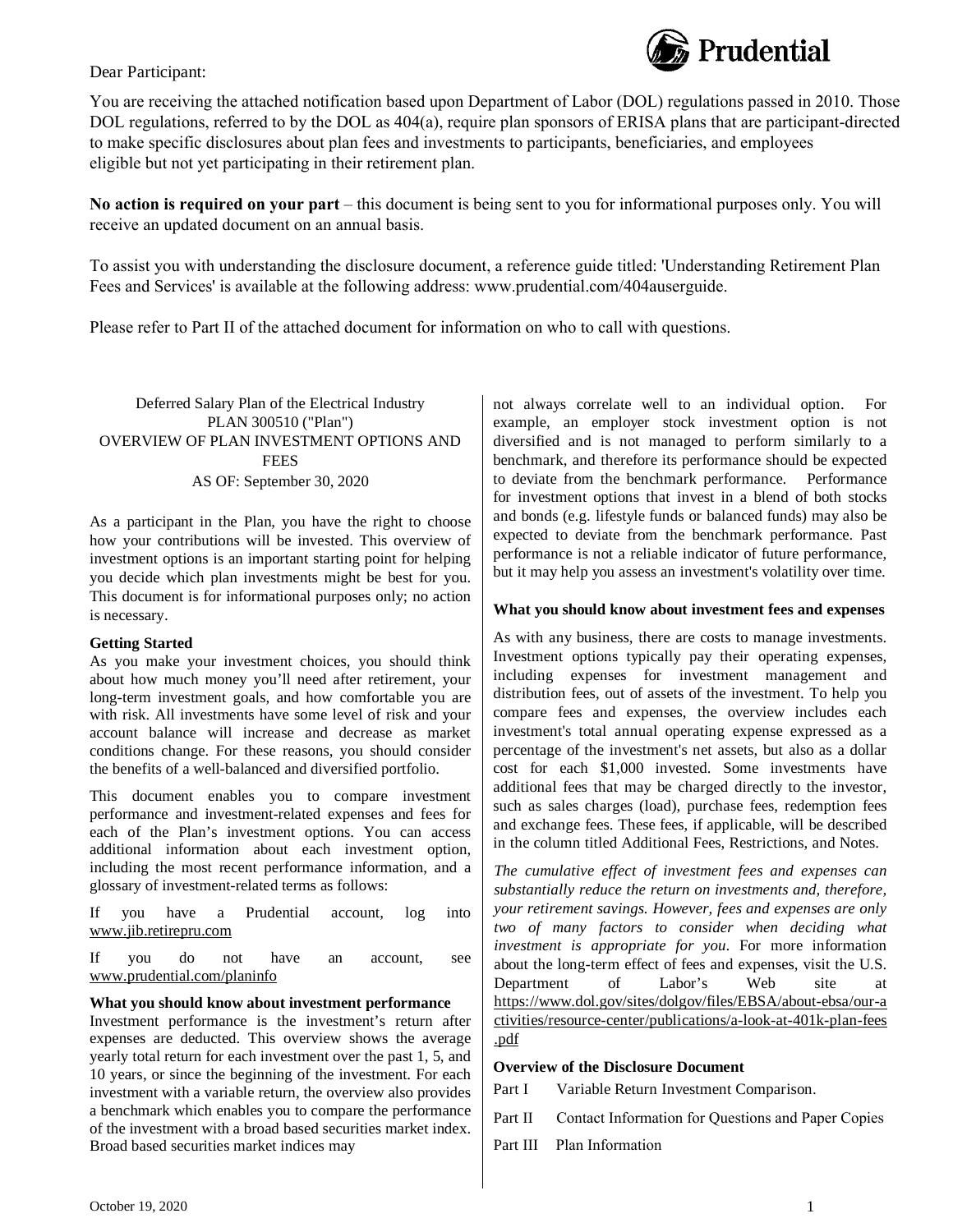# **PART I: VARIABLE RETURN INVESTMENTS COMPARISON**

| Variable Return Investments                                                         |        |                                            | Fee and Expenses                    |        |                                            |                                                   |
|-------------------------------------------------------------------------------------|--------|--------------------------------------------|-------------------------------------|--------|--------------------------------------------|---------------------------------------------------|
|                                                                                     |        | Average Annual Returns as of<br>09/30/2020 |                                     |        | <b>Total Annual Operating</b><br>Expense + | Additional Fees,<br><b>Restrictions and Notes</b> |
|                                                                                     | 1 Year | 5 Year                                     | 10 year<br>or {Since<br>Inception } | As a % | Per \$1000                                 |                                                   |
| Allocation - Target-Date 2015                                                       |        |                                            |                                     |        |                                            |                                                   |
| Vanguard Target Retirement<br>2015 Trust Plus (inception<br>date 08/15/2011)        | 7.77%  | 7.13%                                      | ${7.13\%}$                          | 0.06%  | \$0.60                                     |                                                   |
| Morningstar Lifetime<br><b>Allocation Moderate 2015</b><br>TR USD*                  | 8.44%  | 7.27%                                      | ${6.73\%}$                          | N/A    | N/A                                        | Benchmark                                         |
| Allocation - Target-Date 2020                                                       |        |                                            |                                     |        |                                            |                                                   |
| Vanguard Target Retirement<br>2020 Trust Plus (inception<br>date 08/15/2011)        | 8.60%  | 8.05%                                      | ${8.00\%}$                          | 0.06%  | \$0.60                                     |                                                   |
| Morningstar Lifetime<br>Allocation Moderate 2020<br>TR USD*                         | 8.59%  | 7.81%                                      | ${7.36\%}$                          | N/A    | N/A                                        | <b>Benchmark</b>                                  |
| Allocation - Target-Date 2025                                                       |        |                                            |                                     |        |                                            |                                                   |
| <b>Vanguard Target Retirement</b><br>2025 Trust Plus (inception<br>date 08/15/2011) | 9.17%  | 8.70%                                      | ${8.61\%}$                          | 0.06%  | \$0.60                                     |                                                   |
| Morningstar Lifetime<br>Allocation Moderate 2025<br>TR USD*                         | 8.40%  | 8.37%                                      | ${8.04\%}$                          | N/A    | N/A                                        | <b>Benchmark</b>                                  |
| Allocation - Target-Date 2030                                                       |        |                                            |                                     |        |                                            |                                                   |
| Vanguard Target Retirement<br>2030 Trust Plus (inception<br>date 08/15/2011)        | 9.51%  | 9.17%                                      | ${9.12\%}$                          | 0.06%  | \$0.60                                     |                                                   |
| Morningstar Lifetime<br>Allocation Moderate 2030<br>TR USD*                         | 7.79%  | 8.88%                                      | ${8.62\%}$                          | N/A    | N/A                                        | Benchmark                                         |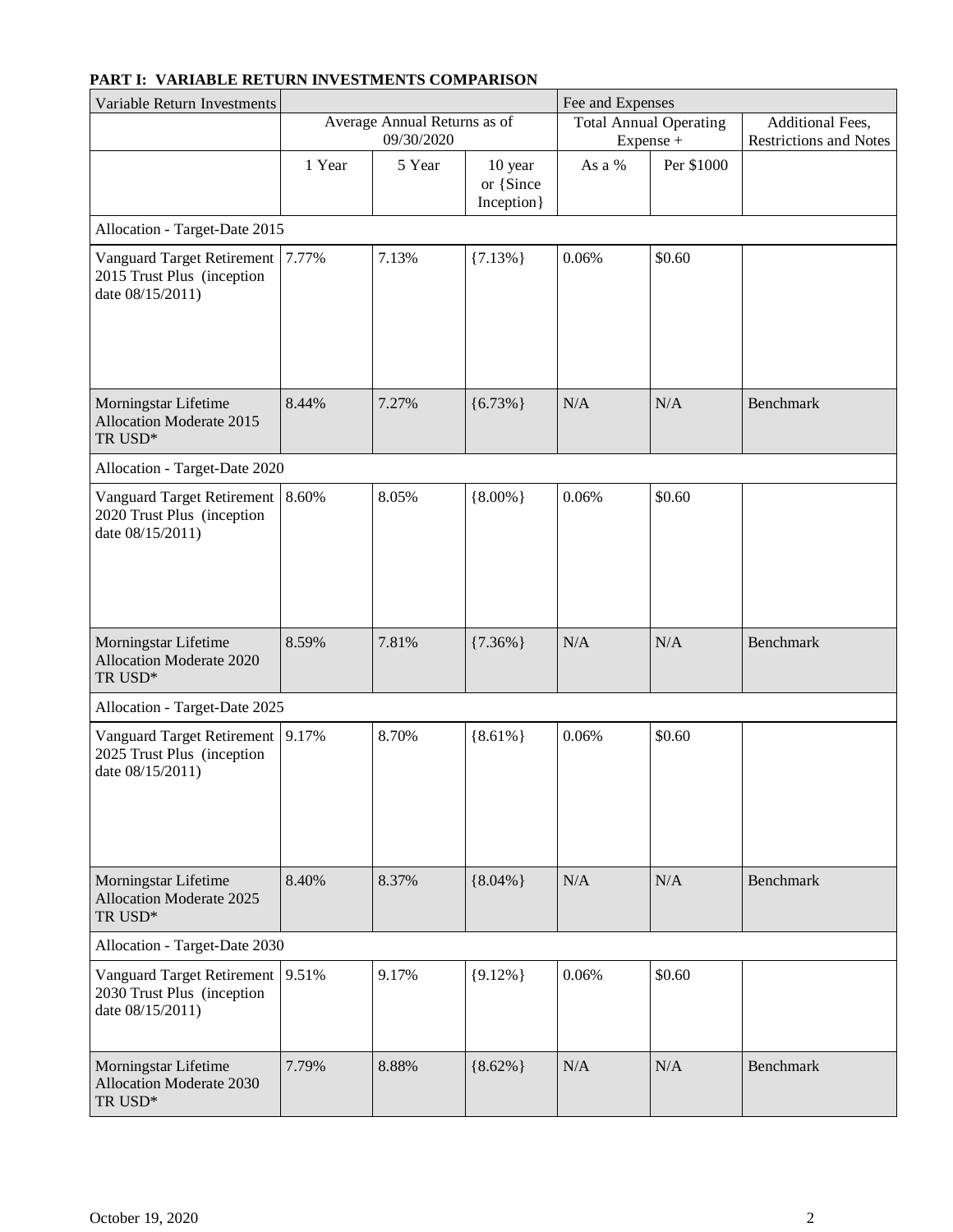| Variable Return Investments                                                                                  |        |                              |                                     | Fee and Expenses |                               |                               |
|--------------------------------------------------------------------------------------------------------------|--------|------------------------------|-------------------------------------|------------------|-------------------------------|-------------------------------|
|                                                                                                              |        | Average Annual Returns as of |                                     |                  | <b>Total Annual Operating</b> | Additional Fees,              |
|                                                                                                              |        | 09/30/2020                   |                                     |                  | Expense +                     | <b>Restrictions and Notes</b> |
|                                                                                                              | 1 Year | 5 Year                       | 10 year<br>or {Since<br>Inception } | As a %           | Per \$1000                    |                               |
|                                                                                                              |        |                              |                                     |                  |                               |                               |
| Morningstar Lifetime<br>Allocation Moderate 2030<br>$\ensuremath{\mathsf{T}}\ensuremath{\mathsf{R}}$<br>USD* | 7.79%  | 8.88%                        | ${8.62\%}$                          | N/A              | N/A                           | Benchmark                     |
| Allocation - Target-Date 2035                                                                                |        |                              |                                     |                  |                               |                               |
| Vanguard Target Retirement<br>2035 Trust Plus (inception<br>date 08/15/2011)                                 | 9.81%  | 9.63%                        | ${9.61\%}$                          | 0.06%            | \$0.60                        |                               |
| Morningstar Lifetime<br>Allocation Moderate 2035<br>$\ensuremath{\mathsf{T}}\ensuremath{\mathsf{R}}$<br>USD* | 6.79%  | 9.20%                        | ${8.95\%}$                          | N/A              | N/A                           | <b>Benchmark</b>              |
| Allocation - Target-Date 2040                                                                                |        |                              |                                     |                  |                               |                               |
| Vanguard Target Retirement<br>2040 Trust Plus (inception<br>date 08/15/2011)                                 | 10.11% | 10.07%                       | ${9.95\%}$                          | 0.06%            | \$0.60                        |                               |
| Morningstar Lifetime<br>Allocation Moderate 2040<br>TR USD*                                                  | 5.87%  | 9.29%                        | ${9.01\%}$                          | N/A              | N/A                           | Benchmark                     |
| Allocation - Target-Date 2045                                                                                |        |                              |                                     |                  |                               |                               |
| Vanguard Target Retirement<br>2045 Trust Plus (inception<br>date 08/15/2011)                                 | 10.31% | 10.21%                       | ${10.02\%}$                         | 0.06%            | \$0.60                        |                               |
| Morningstar Lifetime<br>Allocation Moderate 2045<br>$\ensuremath{\mathsf{T}}\ensuremath{\mathsf{R}}$<br>USD* | 5.28%  | 9.24%                        | ${8.91\%}$                          | N/A              | N/A                           | <b>Benchmark</b>              |
| Allocation - Target-Date 2050                                                                                |        |                              |                                     |                  |                               |                               |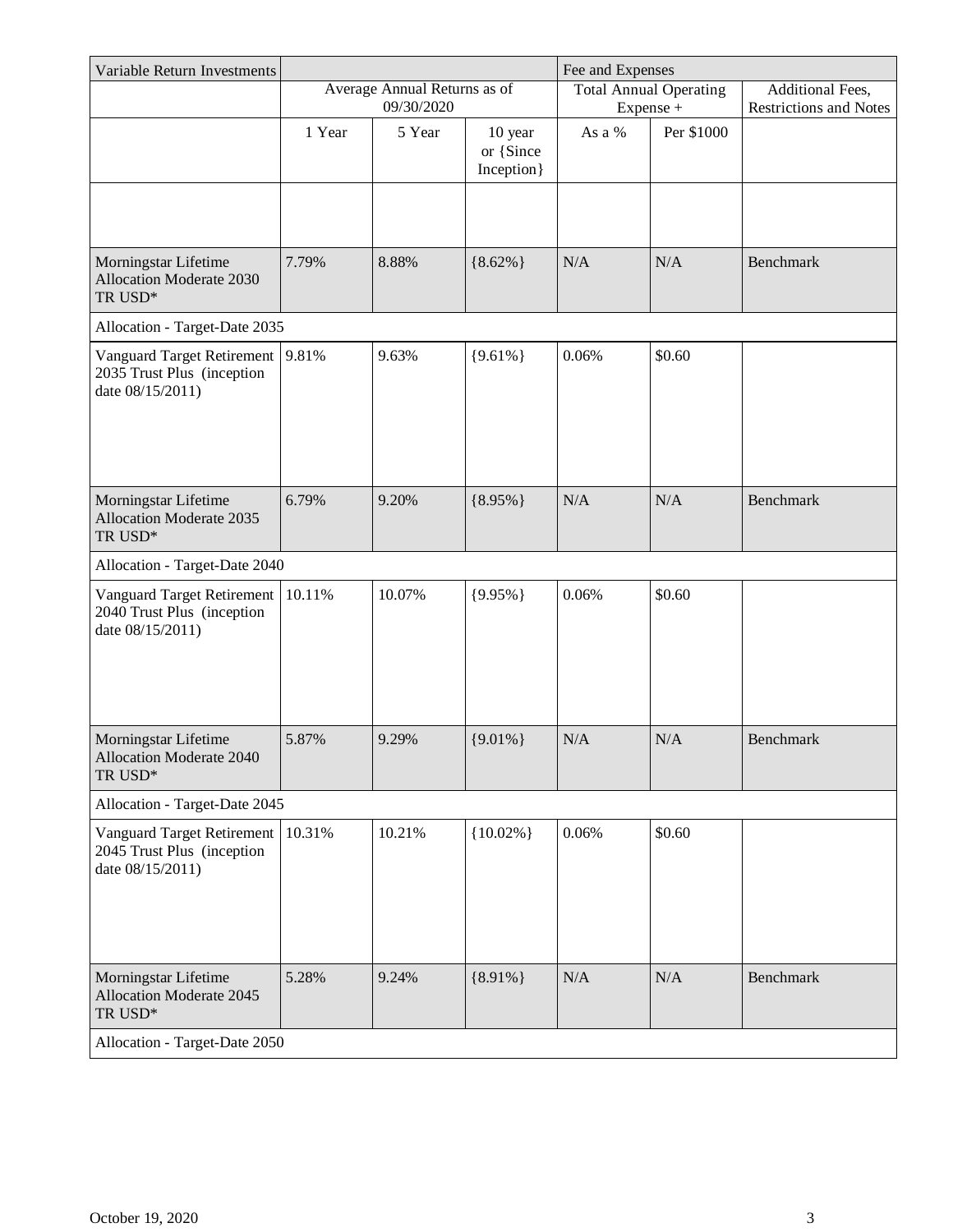| Variable Return Investments                                                  |        |                              | Fee and Expenses                    |        |                               |                               |
|------------------------------------------------------------------------------|--------|------------------------------|-------------------------------------|--------|-------------------------------|-------------------------------|
|                                                                              |        | Average Annual Returns as of |                                     |        | <b>Total Annual Operating</b> | Additional Fees,              |
|                                                                              |        | 09/30/2020                   |                                     |        | Expense +                     | <b>Restrictions and Notes</b> |
|                                                                              | 1 Year | 5 Year                       | 10 year<br>or {Since<br>Inception } | As a % | Per \$1000                    |                               |
| Vanguard Target Retirement<br>2050 Trust Plus (inception<br>date 08/15/2011) | 10.38% | 10.22%                       | ${10.04\%}$                         | 0.06%  | \$0.60                        |                               |
| Morningstar Lifetime<br>Allocation Moderate 2050<br>TR USD*                  | 5.01%  | 9.16%                        | ${8.78\%}$                          | N/A    | N/A                           | <b>Benchmark</b>              |
| Allocation - Target-Date 2055                                                |        |                              |                                     |        |                               |                               |
| Vanguard Target Retirement<br>2055 Trust Plus (inception<br>date 11/30/2011) | 10.38% | 10.23%                       | ${10.25\%}$                         | 0.06%  | \$0.60                        |                               |
| Morningstar Lifetime<br>Allocation Moderate 2055<br>${\rm TR}$ USD*          | 4.88%  | 9.10%                        | ${9.03\%}$                          | N/A    | N/A                           | <b>Benchmark</b>              |
| Allocation - Target-Date 2060+                                               |        |                              |                                     |        |                               |                               |
| Vanguard Target Retirement<br>2060 Trust Plus (inception<br>date 03/23/2012) | 10.46% | 10.25%                       | ${9.38\%}$                          | 0.06%  | \$0.60                        |                               |
| Morningstar Lifetime<br>Allocation Moderate 2060<br>TR USD*                  | 4.78%  | 9.03%                        | ${5.90\%}$                          | N/A    | N/A                           | <b>Benchmark</b>              |
| Vanguard Target Retirement<br>2065 Trust Plus (inception<br>date 07/24/2017) | 10.38% | N/A                          | ${9.40\%}$                          | 0.06%  | \$0.60                        |                               |
| Morningstar Lifetime<br>Allocation Moderate 2060<br>${\rm TR}$ USD*          | 4.78%  | 9.03%                        | ${7.96\%}$                          | N/A    | N/A                           | <b>Benchmark</b>              |
| Allocation - Target-Date Retirement Income                                   |        |                              |                                     |        |                               |                               |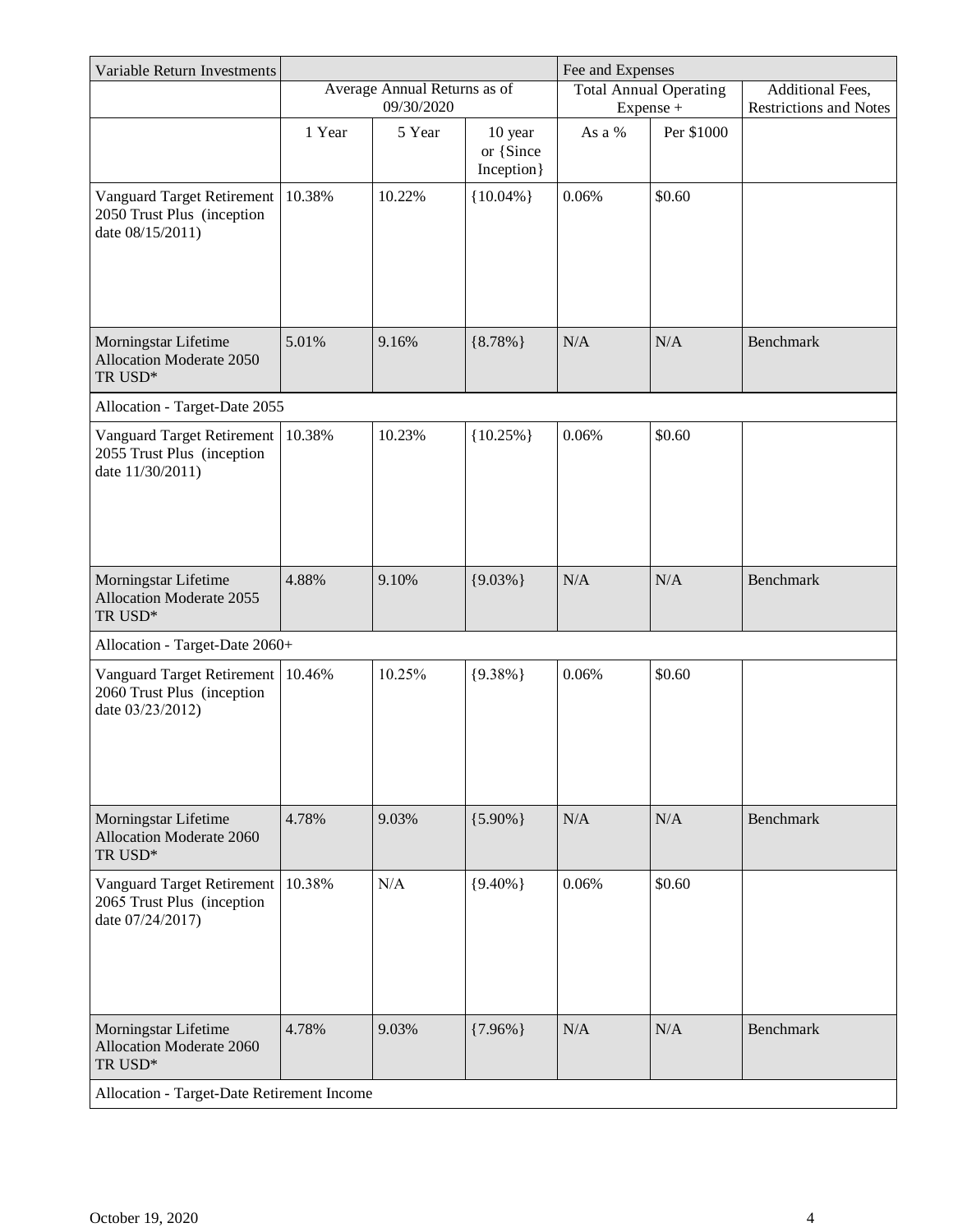| Variable Return Investments                                                                                  |                              |            |                                     | Fee and Expenses              |                  |                               |
|--------------------------------------------------------------------------------------------------------------|------------------------------|------------|-------------------------------------|-------------------------------|------------------|-------------------------------|
|                                                                                                              | Average Annual Returns as of |            |                                     | <b>Total Annual Operating</b> | Additional Fees, |                               |
|                                                                                                              |                              | 09/30/2020 |                                     |                               | Expense +        | <b>Restrictions and Notes</b> |
|                                                                                                              | 1 Year                       | 5 Year     | 10 year<br>or {Since<br>Inception } | As a %                        | Per \$1000       |                               |
| Vanguard Target Retirement<br><b>Income Trust Plus</b><br>(inception date $08/15/2011$ )                     | 7.46%                        | 6.12%      | ${5.55\%}$                          | 0.06%                         | \$0.60           |                               |
| Morningstar Lifetime<br><b>Allocation Moderate Income</b><br>TR USD*                                         | 7.20%                        | 5.94%      | ${5.19\%}$                          | N/A                           | N/A              | <b>Benchmark</b>              |
| Fixed Income - Global Bond                                                                                   |                              |            |                                     |                               |                  |                               |
| <b>BNY Mellon Global Fixed</b><br>Income Fund - Class Y<br>(inception date $07/01/2013$ )                    | 5.20%                        | 3.95%      | 3.91%                               | 0.45%                         | \$4.50           | • See Endnote(s)<br>(01JZ)    |
| <b>Bloomberg Barclays Global</b><br>Aggregate TR HdgUSD*                                                     | 4.14%                        | 4.32%      | 3.92%                               | N/A                           | N/A              | <b>Benchmark</b>              |
| Fixed Income - Intermediate Core Bond                                                                        |                              |            |                                     |                               |                  |                               |
| Vanguard Total Bond Market 7.05%<br><b>Index Fund Institutional</b><br>Shares (inception date<br>09/18/1995) |                              | 4.21%      | 3.60%                               | 0.04%                         | \$0.40           |                               |
| <b>Bloomberg Barclays US</b><br>Aggregate Bond Index*                                                        | 6.98%                        | 4.18%      | 3.64%                               | N/A                           | N/A              | <b>Benchmark</b>              |
| Fixed Income - Intermediate Core-Plus Bond                                                                   |                              |            |                                     |                               |                  |                               |
| <b>Baird Core Plus Bond Fund</b><br>Class Institutional (inception<br>date 09/29/2000)                       | 7.82%                        | 5.01%      | 4.58%                               | 0.30%                         | \$3.00           |                               |
| Bloomberg Barclays U.S.<br>Universal Index*                                                                  | 6.68%                        | 4.49%      | 3.92%                               | N/A                           | N/A              | <b>Benchmark</b>              |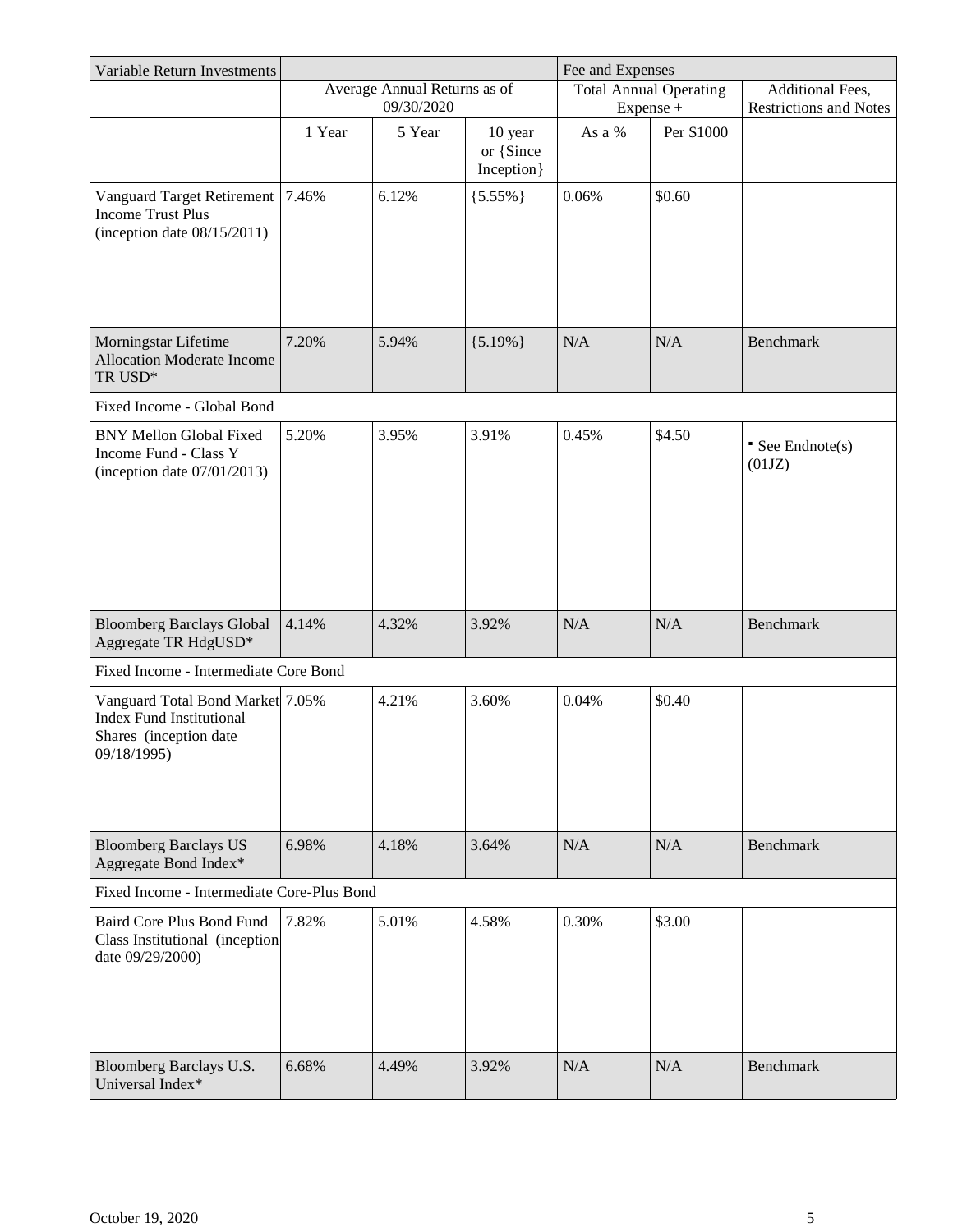| Variable Return Investments                                                                               |          |                                            |                                     | Fee and Expenses |                                            |                                                   |
|-----------------------------------------------------------------------------------------------------------|----------|--------------------------------------------|-------------------------------------|------------------|--------------------------------------------|---------------------------------------------------|
|                                                                                                           |          | Average Annual Returns as of<br>09/30/2020 |                                     |                  | <b>Total Annual Operating</b><br>Expense + | Additional Fees,<br><b>Restrictions and Notes</b> |
|                                                                                                           | 1 Year   | 5 Year                                     | 10 year<br>or {Since<br>Inception } | As a %           | Per \$1000                                 |                                                   |
| <b>International - Large Blend</b>                                                                        |          |                                            |                                     |                  |                                            |                                                   |
| Vanguard Developed<br>Markets Index Fund<br><b>Institutional Shares</b><br>(inception date $01/04/2001$ ) | 2.12%    | 5.80%                                      | 4.98%                               | 0.05%            | \$0.50                                     |                                                   |
| MSCI ACWI ex USA Index* 3.00%                                                                             |          | 6.23%                                      | 4.00%                               | N/A              | N/A                                        | <b>Benchmark</b>                                  |
| Large Cap - Blend                                                                                         |          |                                            |                                     |                  |                                            |                                                   |
| Vanguard Institutional 500<br>Index Trust (inception date<br>12/02/2016)                                  | 15.15%   | N/A                                        | ${14.03\%}$                         | 0.01%            | \$0.10                                     |                                                   |
| Russell 1000 Growth Index*                                                                                | 37.53%   | 20.10%                                     | 17.25%                              | N/A              | N/A                                        | <b>Benchmark</b>                                  |
| Large Cap - Growth                                                                                        |          |                                            |                                     |                  |                                            |                                                   |
| Vanguard Growth Index<br><b>Fund Institutional Shares</b><br>(inception date $05/14/1998$ )               | 38.25%   | 19.25%                                     | 16.75%                              | 0.04%            | \$0.40                                     |                                                   |
| Russell 1000 Growth Index*                                                                                | 37.53%   | 20.10%                                     | 17.25%                              | N/A              | N/A                                        | <b>Benchmark</b>                                  |
| Large Cap - Value                                                                                         |          |                                            |                                     |                  |                                            |                                                   |
| Putnam Large Cap Value<br>Trust IA (inception date<br>07/24/2018                                          | 0.56%    | N/A                                        | ${3.19\%}$                          | 0.35%            | \$3.50                                     |                                                   |
| Russell 1000 Value Index*                                                                                 | $-5.03%$ | 7.66%                                      | ${0.77\%}$                          | N/A              | N/A                                        | Benchmark                                         |
| Vanguard Value Index Fund<br><b>Institutional Shares</b><br>(inception date $07/02/1998$ )                | $-3.29%$ | 9.26%                                      | 10.81%                              | 0.04%            | \$0.40                                     |                                                   |
| Russell 1000 Value Index*                                                                                 | $-5.03%$ | 7.66%                                      | 9.95%                               | N/A              | N/A                                        | <b>Benchmark</b>                                  |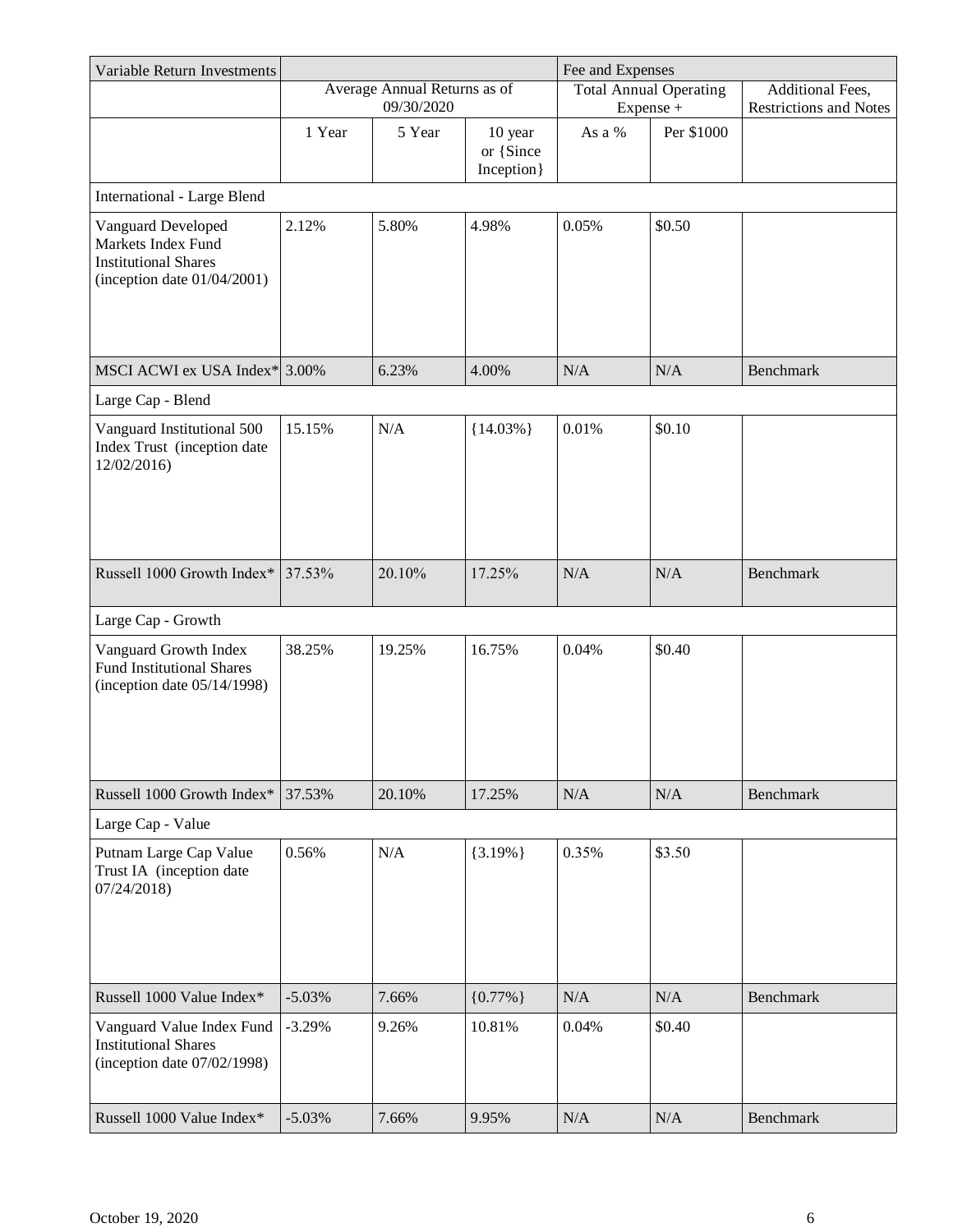| Variable Return Investments                                                                                   |           |                                            |                          | Fee and Expenses |                               |                                                   |
|---------------------------------------------------------------------------------------------------------------|-----------|--------------------------------------------|--------------------------|------------------|-------------------------------|---------------------------------------------------|
|                                                                                                               |           | Average Annual Returns as of<br>09/30/2020 |                          |                  | <b>Total Annual Operating</b> | Additional Fees,<br><b>Restrictions and Notes</b> |
|                                                                                                               | 1 Year    | 5 Year                                     | 10 year                  | As a %           | Expense +<br>Per \$1000       |                                                   |
|                                                                                                               |           |                                            | or {Since<br>Inception } |                  |                               |                                                   |
|                                                                                                               |           |                                            |                          |                  |                               |                                                   |
| Russell 1000 Value Index*                                                                                     | $-5.03%$  |                                            | 9.95%                    | N/A              | N/A                           | Benchmark                                         |
| Mid Cap - Blend                                                                                               |           | 7.66%                                      |                          |                  |                               |                                                   |
|                                                                                                               | 7.11%     | 10.36%                                     | 12.00%                   | 0.03%            | \$0.30                        |                                                   |
| Vanguard Mid-Cap Index<br><b>Fund Institutional Plus</b><br>Shares (inception date<br>12/15/2010)             |           |                                            |                          |                  |                               | $\bullet$ See Endnote(s)<br>(01JZ)                |
|                                                                                                               |           |                                            |                          |                  |                               |                                                   |
| Russell MidCap Index*                                                                                         | 4.55%     | 10.13%                                     | 11.76%                   | N/A              | N/A                           | Benchmark                                         |
| Sector - Domestic Real Estate                                                                                 |           |                                            |                          |                  |                               |                                                   |
| Vanguard Real Estate Index<br><b>Fund Institutional Shares</b><br>(inception date $12/02/2003$ )              | $-12.17%$ | 5.25%                                      | 8.53%                    | 0.10%            | \$1.00                        |                                                   |
| <b>S&amp;P United States REIT TR</b>                                                                          | $-17.73%$ | 3.75%                                      | 7.77%                    | N/A              | N/A                           | Benchmark                                         |
| $USD*$                                                                                                        |           |                                            |                          |                  |                               |                                                   |
| Small Cap - Blend                                                                                             |           |                                            |                          |                  |                               |                                                   |
| BlackRock 2000 Alpha Tilts<br>Small Cap U/A - Local<br>Union 3 401 (k) Plan<br>(inception date $06/27/2016$ ) | 1.26%     | N/A                                        | ${10.52\%}$              | 0.43%            | \$4.30                        |                                                   |
| Russell 1000 Index*                                                                                           | 16.01%    | 14.09%                                     | N/A                      | N/A              | N/A                           | Benchmark                                         |
| Vanguard Small-Cap Index<br><b>Fund Institutional Shares</b><br>(inception date $07/07/1997$ )                | 1.35%     | 8.96%                                      | 10.96%                   | 0.04%            | \$0.40                        |                                                   |
| Russell 2000 Index*                                                                                           | 0.39%     | 8.00%                                      | 9.85%                    | N/A              | N/A                           | Benchmark                                         |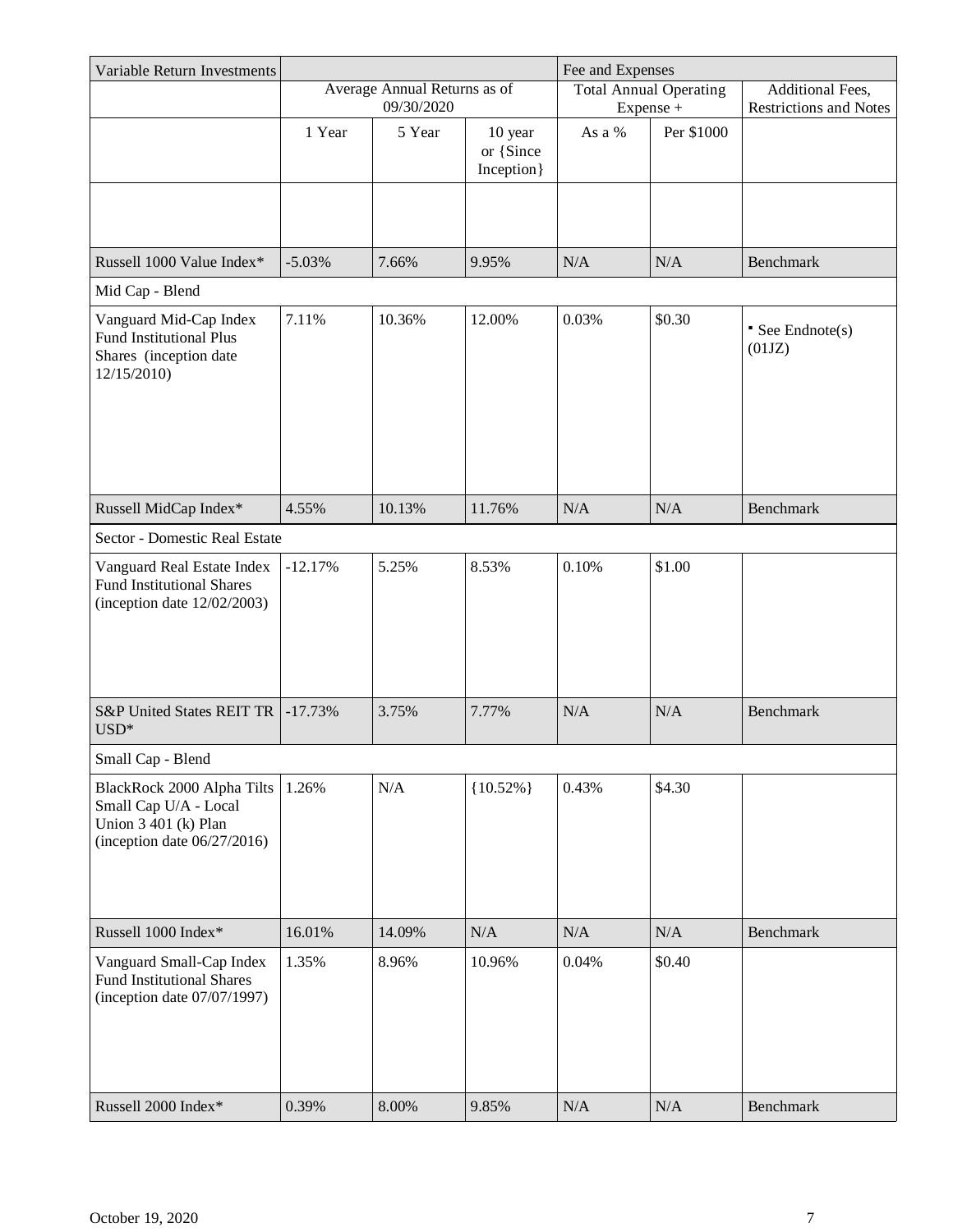| Stable Value                                                           |       |       |       |       |        |                                                                                   |
|------------------------------------------------------------------------|-------|-------|-------|-------|--------|-----------------------------------------------------------------------------------|
| <b>JIB</b> Capital Preservation<br>Fund (inception date<br>09/30/1998) | 2.56% | 2.16% | 1.90% | 0.32% | \$3.20 | Trading out of this<br>٠<br>investment is<br>limited to certain<br>money sources. |
| BofAML 3 Month US treasury Bill* 0.92%                                 |       | 1.20% | 0.63% | N/A   | N/A    | Benchmark                                                                         |

 \*The benchmark indices noted were selected in accordance with Department of Labor guidance and may not match those used in other materials. The benchmark performance data periods are the same as the performance data periods of the corresponding fund(s). Participants are encouraged to review all materials provided by the Plan and the investment manager when making investment decisions. Keep in mind you may not invest directly in the benchmark index. +For Mutual Funds, this column shows the gross expense ratio.

### **PART II: QUESTIONS AND COPIES**

 If you have any questions about this overview or want paper copies of:

1) this overview;

2) the additional information available through Prudential's website (including information about an investment option's investment goals and objectives, investment strategies and principal risks, portfolio turnover ratio, performance data, and fees and expenses);

3) documents, including prospectuses, describing an investment option;

4) financial statements or reports, such as shareholder reports, relating to an investment option;

5) a statement of the value of a share or unit of an investment option; or

6) a list and value of any assets constituting plan assets that are part of an investment option's portfolio; you should contact:

### **Access to Information on a Website**

Existing Participants (those with an account in the plan):

<www.jib.retirepru.com>

- Input your login ID and password
- Go to the Performance section

 Eligible Non-Participants (those not yet enrolled in the plan): <www.prudential.com/planinfo>

- Enter: Plan  $ID = 300510$
- Plan-specific password  $= 6347$

### **Plan Sponsor Contact Information (For Existing Participants and Eligible Non-Participants)**

 Joint Industry Board of the Electrical Industry 158-11 Harry Van Arsdale Jr. Avenue Flushing NY 11365 Plan Administrator 718-591-2000

### **Prudential Contact Information (For Existing Participants)**

 877-JIB-401K (Monday-Friday 8:00 a.m. - 9:00 p.m. Eastern Hearing Impaired call (TDD): 877-760-5166 Time)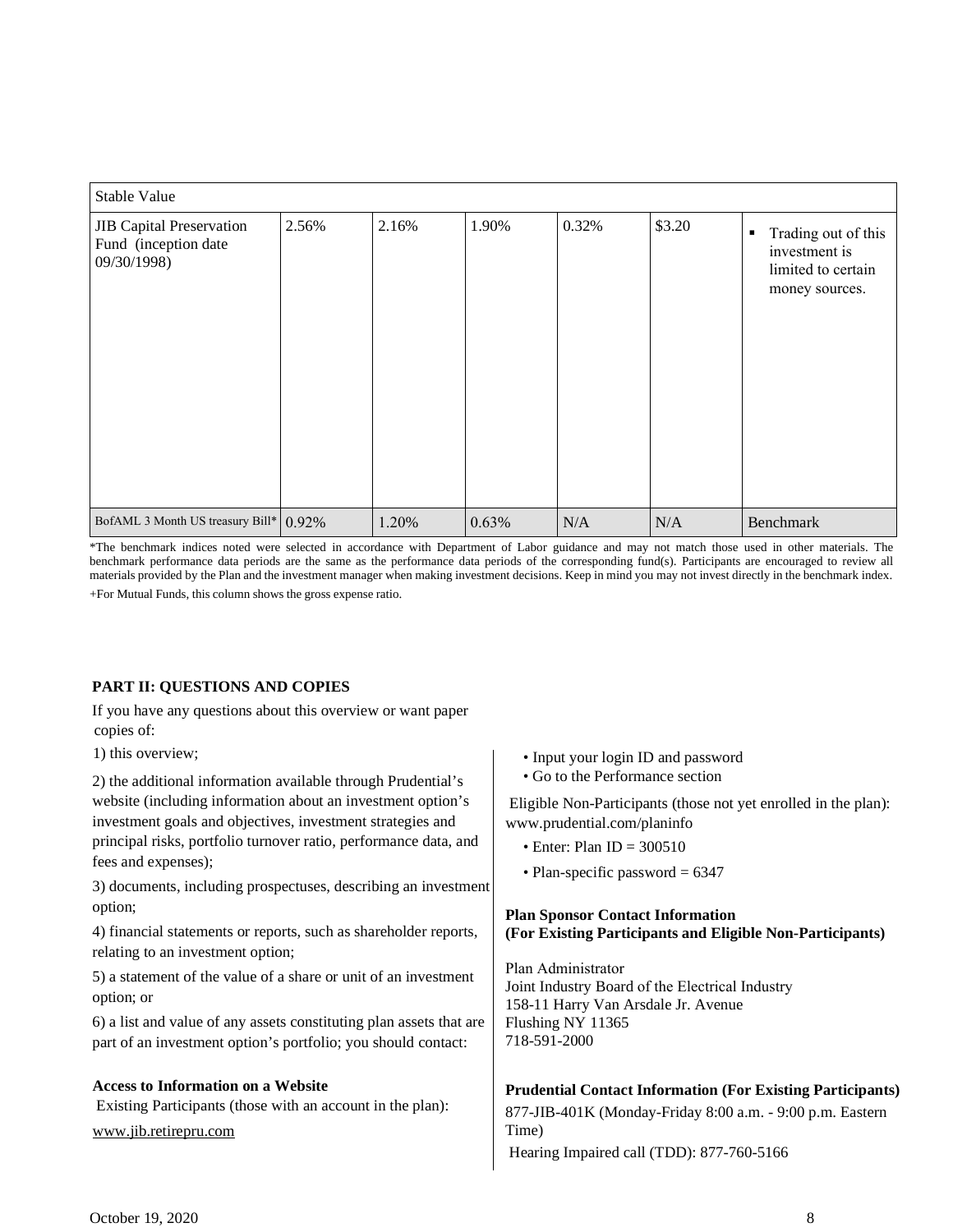## **PART III: PLAN INFORMATION**

### **How to provide your investment instructions**

 The following provides an explanation of how you may direct investments in the Plan and outlines the restrictions and policies that apply to the investment options available under your Plan:

 You can direct your Plan investments using any of the following:

- Enrollment Form
- Participant website at<www.jib.retirepru.com>

• Participant Service Center toll free line at 877-JIB-401K You may direct the investment of the funds held in your plan account to any of the investment options outlined in the Investment Comparison Chart. The Trustee will invest the following money types in your account: EMPLOYER,HRA EXCESS.

# **Timelines regarding your investment instructions**

Investment Instructions:

• Can be given as outlined above.

• Can be given at any time unless subject to your plan's restrictions.

• Are generally processed on the same business day, provided they are received by Prudential Retirement before 4:00 p.m. EST, (or before the close of the New York Stock Exchange). If received on or after 4:00 p.m. EST, they will be processed the next business day.

### **Restrictions on Frequent Trading**

If you make excessive transfers into and out of (or out of and into) the same investment fund, your ability to make investment transfers involving those funds may be restricted. "Excessive trading" is:

·• One or more round-trip trades (transfers "into and out of" or "out of and into" the same fund) within a 30-day period where each buy or sell in the transaction is more than \$25,000; and

·• The trading pattern did not result from automatic or system-driven transactions such as payroll contributions or loan  repayments, re-mapping transactions, hardship withdrawals, regularly scheduled or periodic distributions, or periodic rebalancing through a systematic rebalancing program that is not initiated by the Plan.

 Certain investment options may not be subject to these restrictions. Funds may also have their own market timing policy, and Prudential Retirement will take action, as directed by the investment provider, to enforce that provider's rule or policy.

 To obtain a copy of the complete Market Timing Policy, please contact Prudential at the number reflected in Part III of this document.

### **Redemption Fees**

 An underlying mutual fund or a Sub-account may apply a redemption fee or other fee for certain investment transfers.

• This fee is deducted from your account.

• For a list of funds that have redemption fees, refer to the Investment Comparison Chart.

### **Designated Investment Managers**

 A "designated investment manager" is a party designated by the plan to manage all or a portion of the assets held in or contributed to participant accounts. To determine whether your plan offers this service, please contact your plan sponsor.

### **Voting Rights**

 If you invest in a mutual fund or registered separate account, it is your plan sponsor's right to vote for members of the fund company's board of directors and other matters of corporate policy, such as the issuance of senior securities, stock splits, and substantial changes in operations.

## **Directing Your Investments:**

 You may specify how your future contributions to the plan are directed or make changes to existing investments in your plan either online or by phone. The website address and phone number are provided in Part III of this document.

 You may direct your new contributions to any investment in the plan.

 You are restricted from directing your new employer contributions.